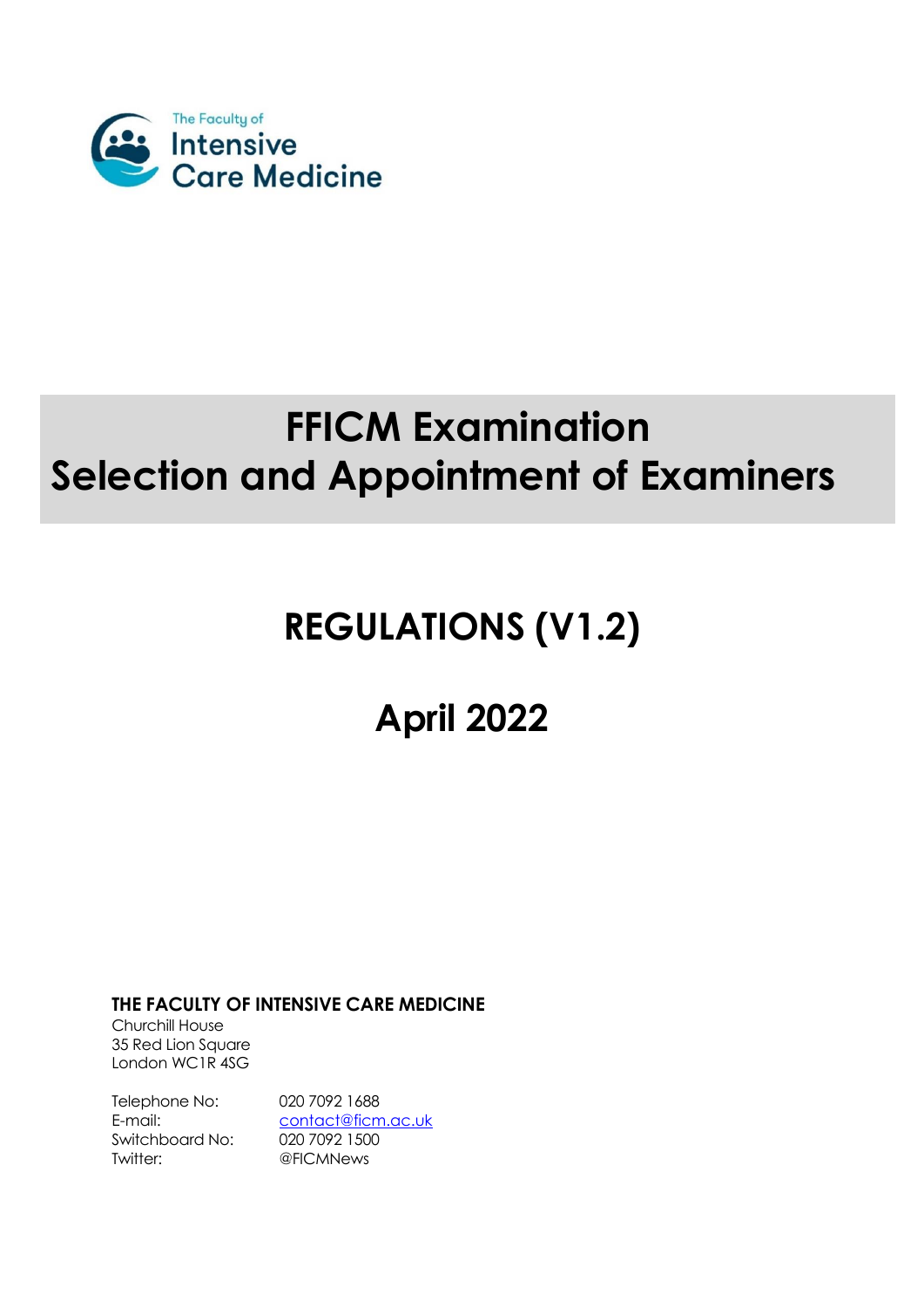### **Change log**

This document outlines the regulations for the selection and appointment of examiners for the Faculty's Final Fellowship Examination (FFICM).

This is Version 1.2 As the document is updated, version numbers will be changed, and content changes noted in the table below.

| <b>Version</b><br>number | <b>Date</b><br>issued | <b>Summary of changes</b>                                                                                                                                                                                                                                                                                                                                                                                                                                                                                                                                                                                                                                                                                                                                                                                                                                                                                                                                                                                                                                                                                                                       |
|--------------------------|-----------------------|-------------------------------------------------------------------------------------------------------------------------------------------------------------------------------------------------------------------------------------------------------------------------------------------------------------------------------------------------------------------------------------------------------------------------------------------------------------------------------------------------------------------------------------------------------------------------------------------------------------------------------------------------------------------------------------------------------------------------------------------------------------------------------------------------------------------------------------------------------------------------------------------------------------------------------------------------------------------------------------------------------------------------------------------------------------------------------------------------------------------------------------------------|
| 1.1                      | April 2021            | 4.3.3 requirement changed from two meetings to one for the Executive team to<br>$\bullet$<br>confirm how many new examiners will need to be appointed and the Chair and<br>Deputy Chair of Examiners were added as members of the shortlisting panel<br>8.1 Extensions: Clause added to allow Examiners who hold senior positions to have<br>$\bullet$<br>their term extended until 1 year after the end of holding the senior position, to allow<br>for a handover of the senior role.<br>Appendix A: Simplified and clarified the wording in the 'Full commitment to the Faculty<br>and its Examination processes' section<br>Appendix B: Examiner commitment changed from 7 to 8 days per academic year                                                                                                                                                                                                                                                                                                                                                                                                                                      |
| 1.2                      | April 2022            | 4.3.3 added a reference to Equality, Diversity and Inclusion as a factor to be<br>$\bullet$<br>considered in the selection process<br>6.1 Wording changed so that examiner requests to stand down can be made each<br>academic year<br>6.4 Correction: regulation 6.2 referenced in regulation 6.4 incorrectly<br>$\bullet$<br>Appendix A: Amended the reporting structure so that FFICM examiners will be<br>$\bullet$<br>responsible to the 'Examination subgroup lead'<br>Appendix A: Bullet point added under 'Full commitment to the Faculty and its<br>$\bullet$<br>Examination processes' requiring attendance at 10 days per academic year<br>(examining and subgroup meetings).<br>Appendix A: Simplified this section and added a bullet point under 'Attendance<br>$\bullet$<br>and contribution to Core Groups and working Parties' requiring membership of at<br>least one sub-group, with attendance and contribution to question writing and<br>revision meetings<br>Appendix B: Examiner commitment changed from 8 to 10 days per academic year<br>and added 'CPD on education or assessment topics' to the desirable criteria. |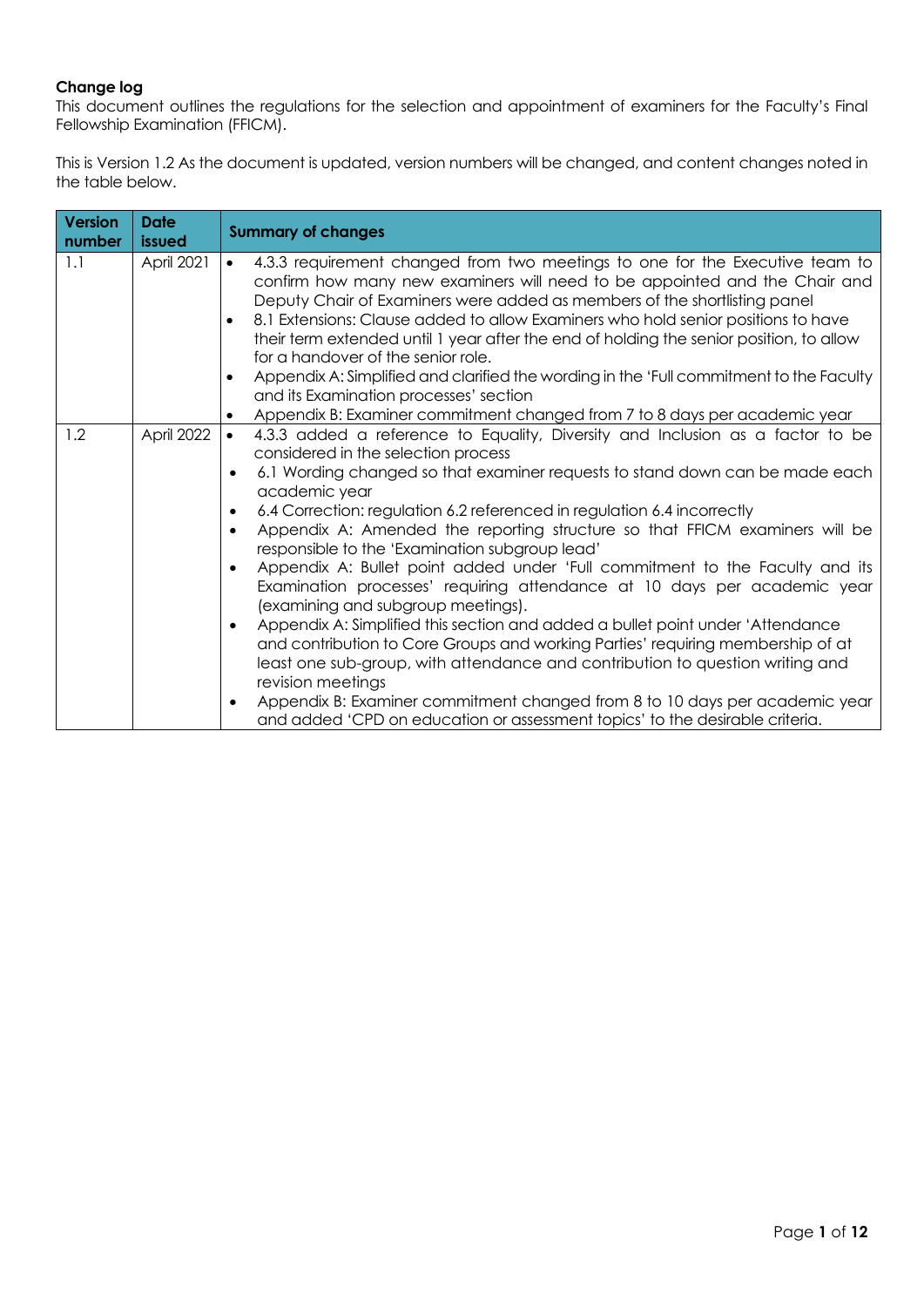# **CONTENTS**

| 1           | <b>COMMENCEMENT AND REVOCATION</b>                                                                                                                                      | 3                                          |
|-------------|-------------------------------------------------------------------------------------------------------------------------------------------------------------------------|--------------------------------------------|
| $\mathbf 2$ | <b>DEFINITIONS</b>                                                                                                                                                      | 3                                          |
| 3           | <b>INTRODUCTION</b>                                                                                                                                                     | 4                                          |
| 4           | <b>APPOINTMENT OF NEW EXAMINERS</b><br>4.1 Advertising Vacancies<br>4.2 Examiner Specification                                                                          | 4<br>4<br>$\overline{4}$                   |
|             | 4.3 Selection Procedures<br>4.4 Examiner Training                                                                                                                       | $\overline{\mathcal{A}}$<br>$\overline{4}$ |
| 5           | <b>EXAMINER REVIEW</b><br>5.1 Probationary Year<br>5.2 Routine Review                                                                                                   | 5<br>$\mathfrak s$<br>5                    |
| 6           | <b>STANDING DOWN</b><br>6.1 Approving requests to stand down<br>6.2 Extensions to examiner's terms<br>6.3 In-year requests to stand down<br>6.4 Ill-health or Pregnancy | 5<br>5<br>5<br>5<br>5                      |
| 7           | <b>RETIREMENT AND RESIGNATION</b><br>7.1 Retirement<br>7.2 Resignation                                                                                                  | 6<br>6<br>6                                |
| 8           | <b>EXTENSIONS AND RE-APPOINTMENTS</b><br>8.1 Extensions<br>8.2 Re-appointments                                                                                          | 6<br>6<br>6                                |
| 9           | <b>CONFIRMATION OF APPOINTMENT</b>                                                                                                                                      | 6                                          |
| 10          | <b>DISMISSAL OF EXAMINERS</b>                                                                                                                                           | 6                                          |
| 11          | <b>EQUALITY AND DIVERSITY</b><br>11.1 Aims<br>11.2 Data Collection                                                                                                      | 6<br>6<br>7                                |
|             | <b>Appendix A:</b><br>FFICM Examiner Job Description                                                                                                                    | 8/9                                        |
|             | <b>Appendix B:</b><br>FFICM Examiner Person Specification                                                                                                               | 10/11                                      |
|             | <b>Appendix C:</b><br>Involvement in Teaching, Publishing, Examination<br>Practice and Revision Courses: Principles for Examiners                                       | 12                                         |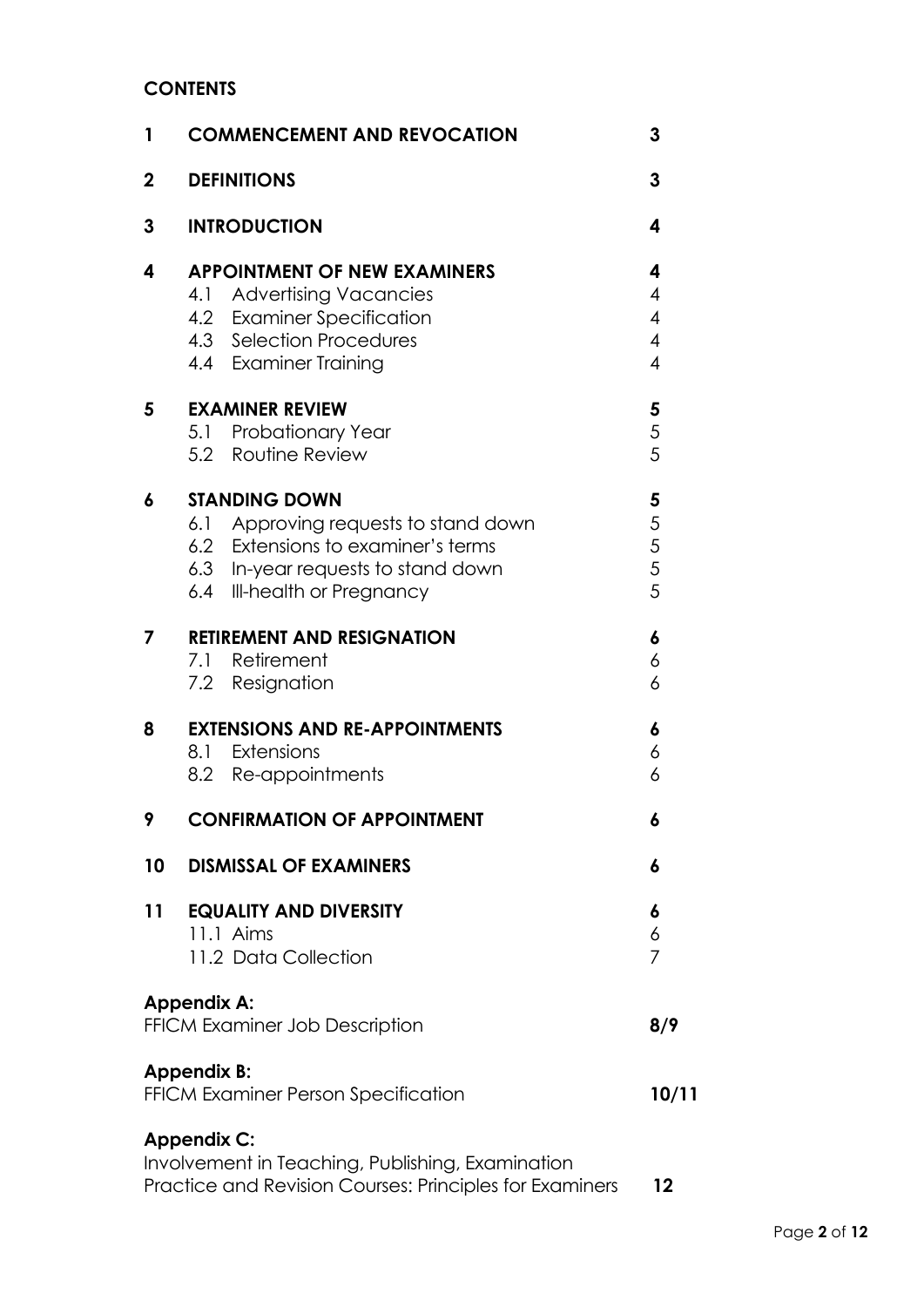# **1 COMMENCEMENT AND REVOCATION**

These Regulations shall be known as the Faculty of Intensive Care Medicine FFICM Examination (Selection and Appointment of Examiners) Regulations and shall come into force on in May 2018. All previous decisions of the BFICM relating to this subject are hereby revoked.

# **2 DEFINITIONS**

The words and phrases in the left-hand column shall have the meanings attached to them in the right hand column:

| <b>BFICM</b>             | The Board of the Faculty of Intensive Care Medicine                                                                            |  |
|--------------------------|--------------------------------------------------------------------------------------------------------------------------------|--|
| Court                    | The Faculty Court of Examiners                                                                                                 |  |
| <b>Examinership term</b> | The standard duration of appointment for examiners                                                                             |  |
| <b>Executive</b>         | Project Executive for Examination implementation                                                                               |  |
| <b>Dismissal</b>         | The removal of an examiner following a decision of<br>Council                                                                  |  |
| <b>Extension</b>         | An increase in the duration of a standard examinership<br>term                                                                 |  |
| <b>Faculty/FICM</b>      | The Faculty of Intensive Care Medicine                                                                                         |  |
| Jo description (JD)      | The Job Description for the role of FFICM Examiner                                                                             |  |
| Person spec (PS)         | The Person Specification for the role of FFICM Examiner                                                                        |  |
| Re-appointment           | a. The appointment of an examiner who has retired<br>within the previous two years for a further specified<br>number of years. |  |
|                          | b. The appointment of a former examiner to a second<br>full term.                                                              |  |
| <b>Resignation</b>       | The departure of an examiner at his/her request before<br>the end of his/her full term of office                               |  |
| Retirement               | The departure of an examiner at the end of his/her term<br>of office                                                           |  |
|                          |                                                                                                                                |  |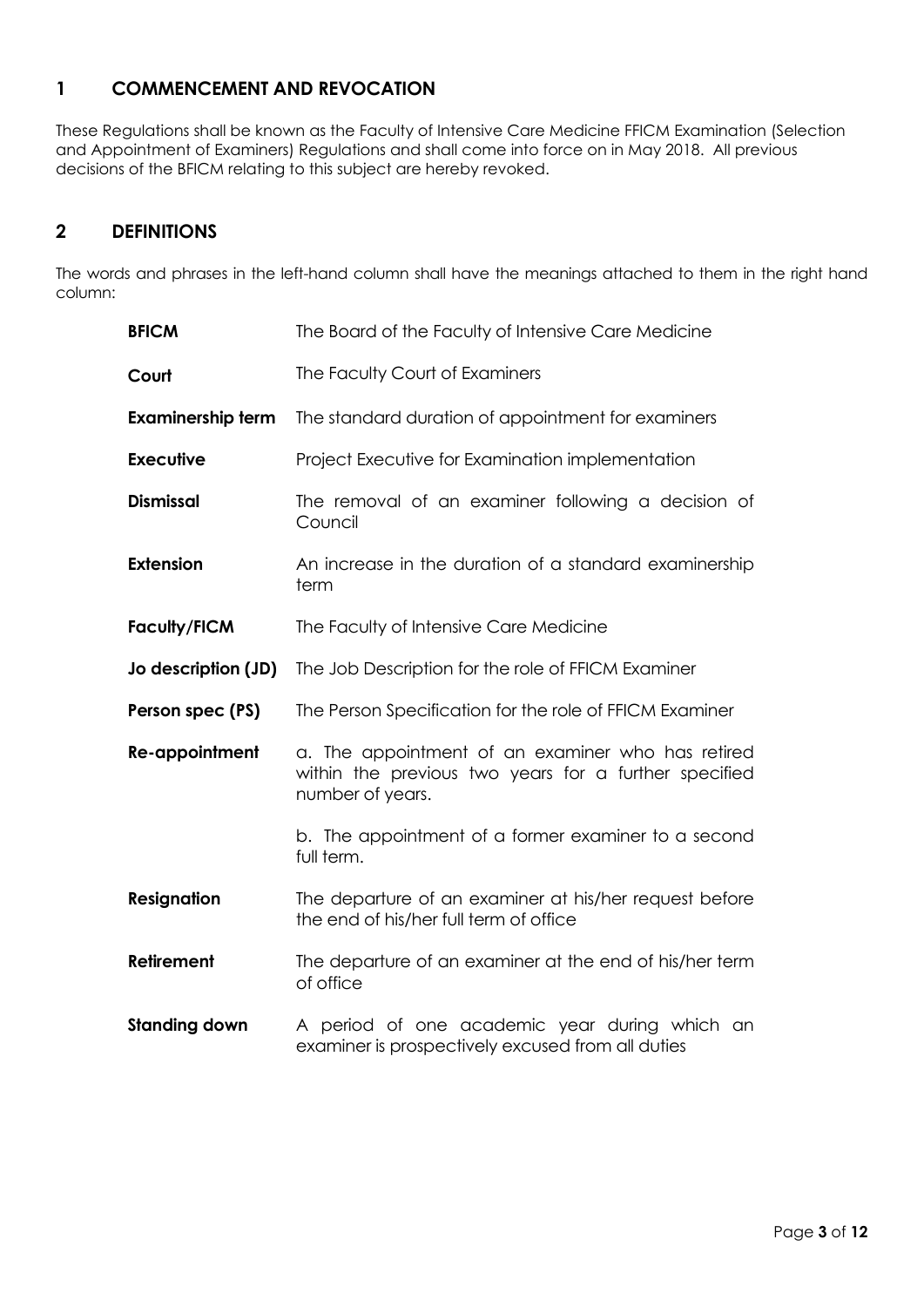## **3 INTRODUCTION**

- **3.1** Appointments to the Court of Examiners of the Faculty examination shall normally be made annually by the BFICM on the advice of the Training, Assessment and Quality Committee or its nominated representative.
- **3.2** The size of each Court shall be determined by the BFICM on the advice of the Executive team. Appointments shall be made for such a period as the BFICM may from time to time decide.

## **4 APPOINTMENT OF NEW EXAMINERS**

#### **4.1 Advertising Vacancies**

Details of the selection process and vacancies for the following academic year shall be openly advertised and such other publications as the Executive team may decide, in sufficient time for a list of nominations to be presented to the BFICM by a date that it shall from time to time decide.

#### **4.2 Examiner specification**

Applicants shall be assessed against the FFICM Examiner PS, as set out at Appendix B. In addition, throughout their term of examinership, examiners are expected to adhere to the duties and responsibilities set out in the FFICM Examiner Job description, which is at Appendix A.

### **4.3 Selection Procedures**

- 4.3.1 After the closing date for applications the Executive team will compile a longlist of applicants who meets the essential criteria as set out in the PS. Applicants rejected at this stage shall be informed in writing of the reasons and, if appropriate, shall be invited to re-apply when they become eligible.
- 4.3.2 The Executive team will approach referees to provide references.
- 4.3.3 The Executive team shall confirm how many new examiners must be appointed to bring the Court of Examiners up to strength for the following academic year. Applicants are selected *on merit* for recommendation to the BFICM. The following factors will be considered:
	- (1) The Application forms will be reviewed by a panel, which includes the Chair and Deputy Chair of Examiners, against the PS and the JD.
	- (2) In the selection process consideration will be given to an appropriate balance based on the following factors:
		- (a) Geographic distribution
		- (b) Types of hospital
		- (c) Special interests directly relevant to the examinations
		- (d) Clinical vs academic
		- (e) Equality, Diversity and Inclusion

Diversity, equality and inclusion is an integral part of our culture at FICM, so it is important to us that this is reflected in our recruitment practices. We strongly encourage applications from individuals from all ages, races, genders, sexual orientations, ethnicities, and perspectives to ensure we maintain an inclusive culture that encourages, supports and celebrates our differences.

4.3.4 New examiners are normally appointed subject to a probationary period of 1 year.

#### **4.4 Examiner Training**

No examiner shall take up his/her appointment until he/she has successfully completed a period of training approved by the BFICM.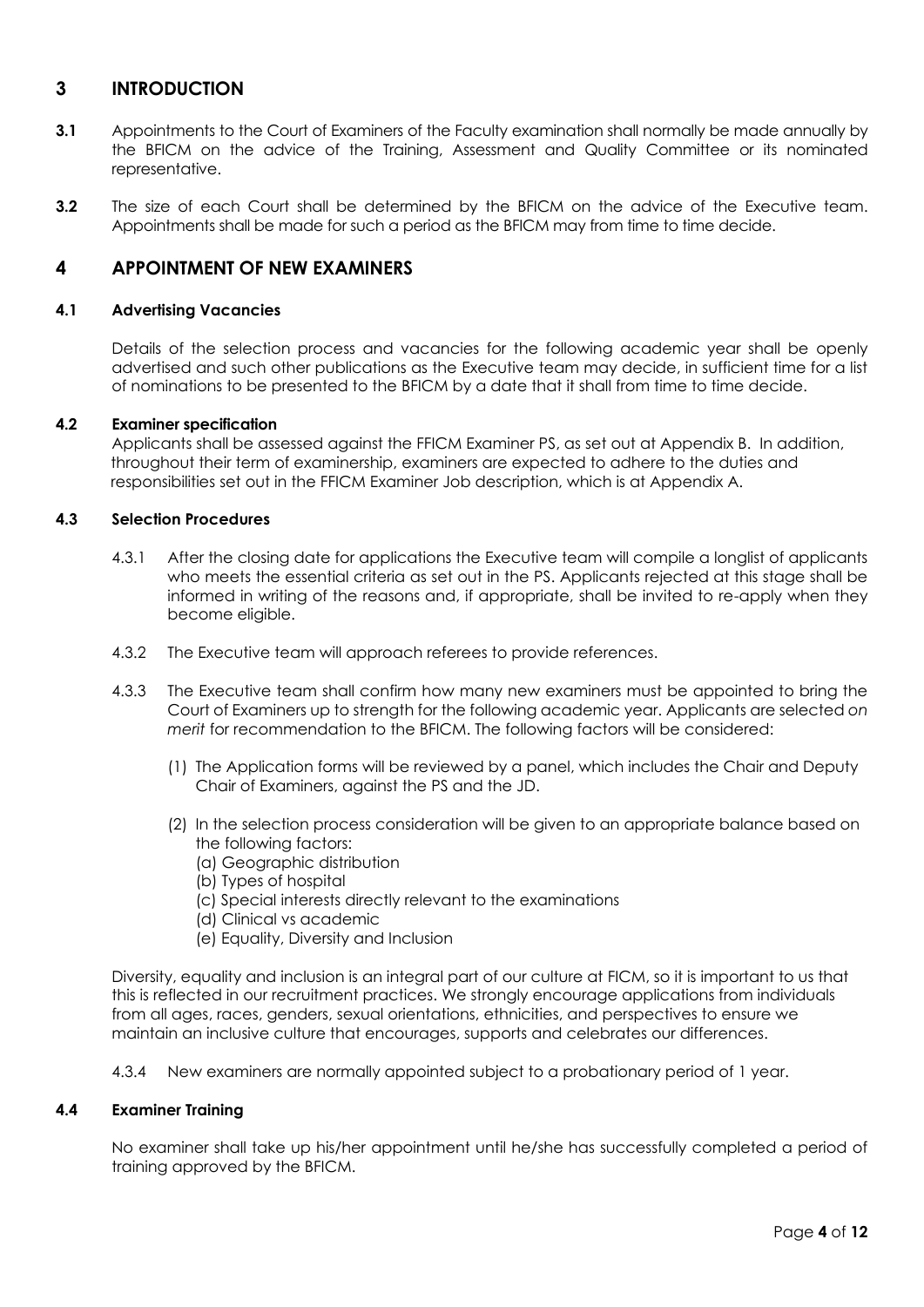## **5 EXAMINER REVIEW**

#### **5.1 Probationary Year**

New examiners shall initially be appointed for a probationary period of 1 year (including a minimum of two examinations). The Chair of the Group shall assess each examiner's performance and recommend to the Examination Executive team that the examiner should:

- 5.1.1 be confirmed in appointment for 10 years;
- 5.1.2 continue as a probationer for a specified period; or
- 5.1.3 shall not be confirmed in his/her appointment.

#### **5.2 Routine Review**

At the end of every academic year the Executive team shall review the performance of all examiners. Examiners whose performance is considered to be unsatisfactory may be:

- 5.2.1 reviewed again after a further period determined by the Examination Executive team, possibly with a requirement for further training;
- 5.2.2 asked to resign; or
- 5.2.3 dismissed in accordance with the FICM *Regulations.*

### **6 STANDING DOWN**

#### **6.1 Approving requests to stand down**

Each academic year all existing examiners shall be asked if they want to stand down, a stand down period is normally for one academic year. The Examination Executive team may approve requests to stand down, or ask examiners to stand down on the grounds of:

- 6.1.1 managing the number of new examiners to be recruited whilst maintaining the Court of Examiners at its approved strength.
- 6.1.2 individual professional or personal circumstances.

#### **6.2 Extensions to examiners' terms**

Any examiner who is allowed/requested to stand down will automatically have their examinership term extended by one year. If an examiner is allowed/requested to stand down for a second or subsequent time, then normally they will be allowed to extend their examinership term again but the decision shall be made on a case by case basis by the Examination Executive team.

#### **6.3 In-year requests to stand down**

If an examiner asks to stand down during an academic year, the Chair of the Court shall at his/her discretion allow the examiner to be absent from the rest of that academic year's examinations. If the examiner at the time or subsequently requests that his/her term of examinership should be extended the decision shall be made on a case by case basis by the Examination Executive.

#### **6.4 Ill-health or Pregnancy**

If an examiner asks to stand down during an academic year through pregnancy or ill-health, the case shall be treated as described in Regulation 6.2, with the following proviso: if they subsequently request an extension to their examinership term it shall be automatically granted for one year. Further requests to extend their term of examinership, whether under the terms of this Regulation or Regulations 6.2 or 6.3; shall be considered on a case by case basis by the Executive team.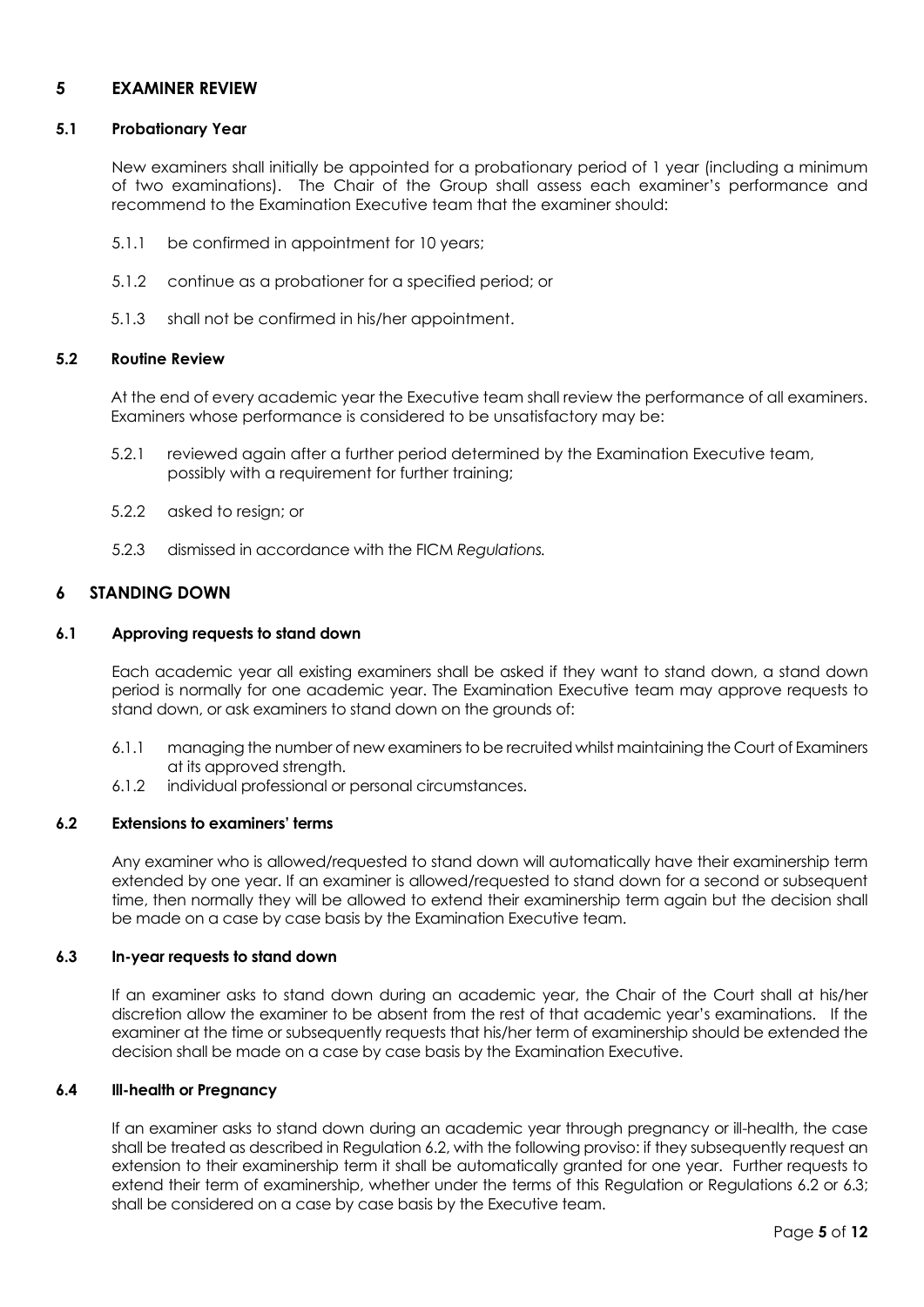# **7 RETIREMENT AND RESIGNATION**

### **7.1 Retirement**

Unless otherwise approved by the BFICM, examiners must retire at the end of their appointed term or on ceasing to be active in Intensive Care clinical practice and in the education of trainees.

### **7.2 Resignation**

- 7.2.1 If an examiner wishes to resign it should normally take effect from the end of the academic year.
- 7.2.2 The BFICM reserves the right, acting on the advice of the Examination Executive team, to ask an examiner to resign at any time (see Regulation 10 below).
- 7.2.3 An examiner who resigns may subsequently apply to be re-appointed for the balance of his term of office.

## **8 EXTENSIONS AND RE-APPOINTMENTS**

**8.1 Extensions:** On the advice of the Examination Executive team, the BFICM may invite examiners who are about to retire from examinership to extend their term of examinership by a specified number of years. Providing they intend to remain in Intensive Care clinical practice. In exceptional circumstances examiners who are near the completion of their ten-year examinership, may continue as an examiner to a maximum of 1 year, after retirement from clinical practice, subject to approval by the Board.

Examiners who hold a senior position (e.g. Chair, Section Lead) as they approach their 10-year anniversary of becoming an examiner, they will have their term extended until 1 year after the end of holding the senior position, to allow for a handover of the senior role.

**8.2 Re-appointments:** On the advice of the Examination Executive team, the BFICM may invite examiners who have retired from examinership to return as examiners for a specified number of years. Providing they remain in Intensive Care clinical practice.

## **9 CONFIRMATION OF APPOINTMENT**

Examiners shall not be deemed to be appointed, re-appointed, extended, stood down, resigned or dismissed until motions to that effect have been formally approved by the BFICM.

## **10 DISMISSAL OF EXAMINERS**

If an examiner's performance or conduct consistently fails to reach an acceptable standard the Examination Executive team may recommend to the BFICM that he/she should be asked to resign. If they refuse they should be dismissed. This procedure must be conducted in accordance with the FICM *Regulations*.

## **11 EQUALITY AND DIVERSITY**

**11.1 Aims:** The Faculty of Intensive Care Medicine aims to provide an environment for candidates that is free from discrimination and that no candidate receives less favourable treatment than another on the grounds of their protected characteristics. The Faculty will only assess candidates on the basis of performance and demonstrated competency. To achieve this, the Faculty will provide regular exam specific Equality & Diversity (E&D) training for examiners. Monitor examiner behaviour and review methods of assessment, exam policies and practices for fairness and relevance.

The Faculty is committed to enforcing its policy regarding equal opportunities for all and will not accept behavior from staff, examiners or candidates, which constitutes an infringement to this policy or results in unlawful discrimination on any grounds.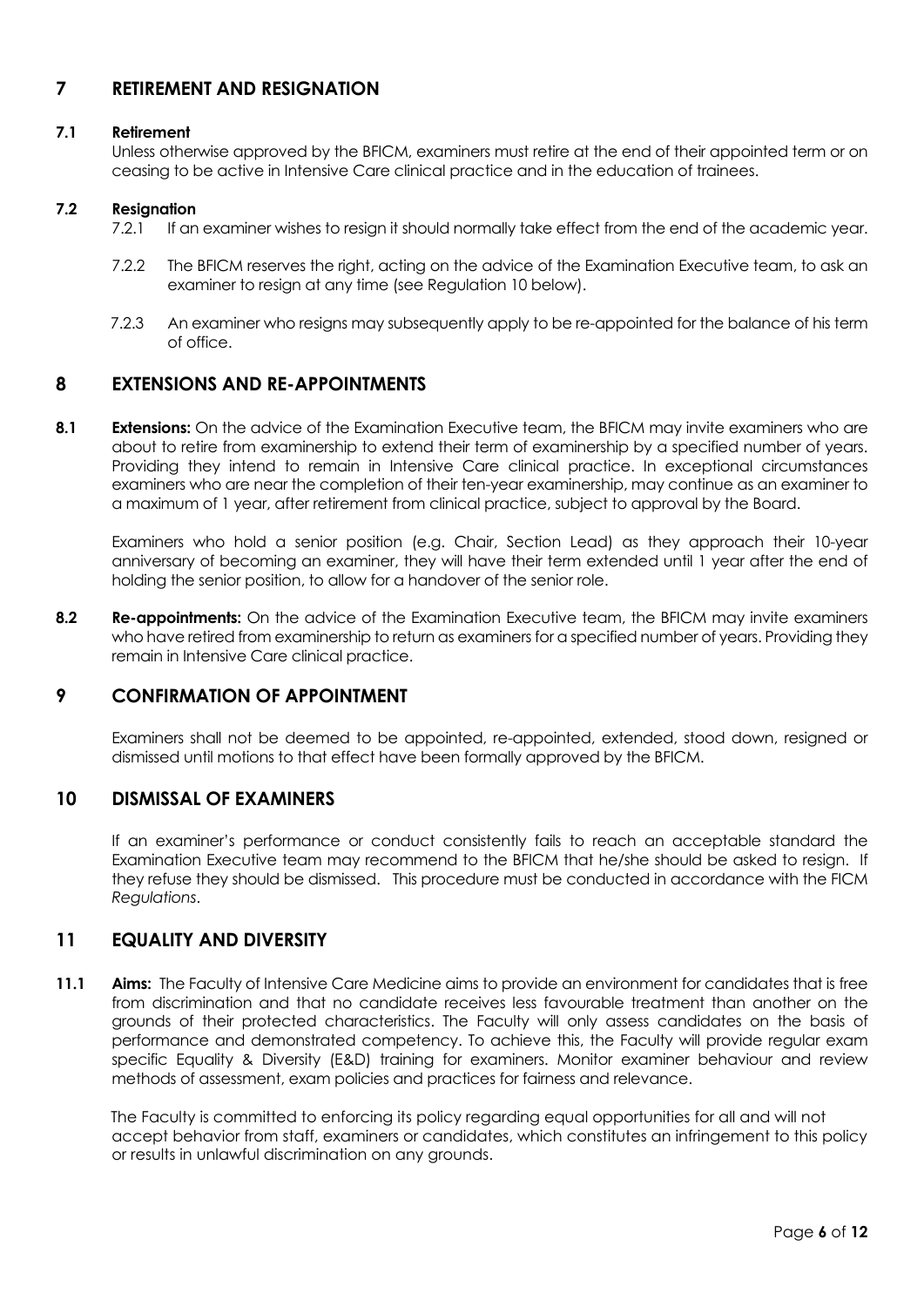- 11.2 **Data Collection:** Diversity information on trainees, examiners and examination candidates is collected at registration with the Faculty, requests to confirm/update information will also be requested at application for examinership. By supplying this information, examiners, give their consent to its use for the following purposes:
	- i. to allow quality control of examinations
	- ii. to assist in the provision of equal opportunities to all

A summary of the data collected is used in conjunction with examination data in annual reports and examinations statistics

Data will not be used in a way that may discriminate against examiners or examination candidates but will be used in the analysis of examination results in terms of examiner and candidate diversity. Anonymous data may be used to publish information about the assessment process.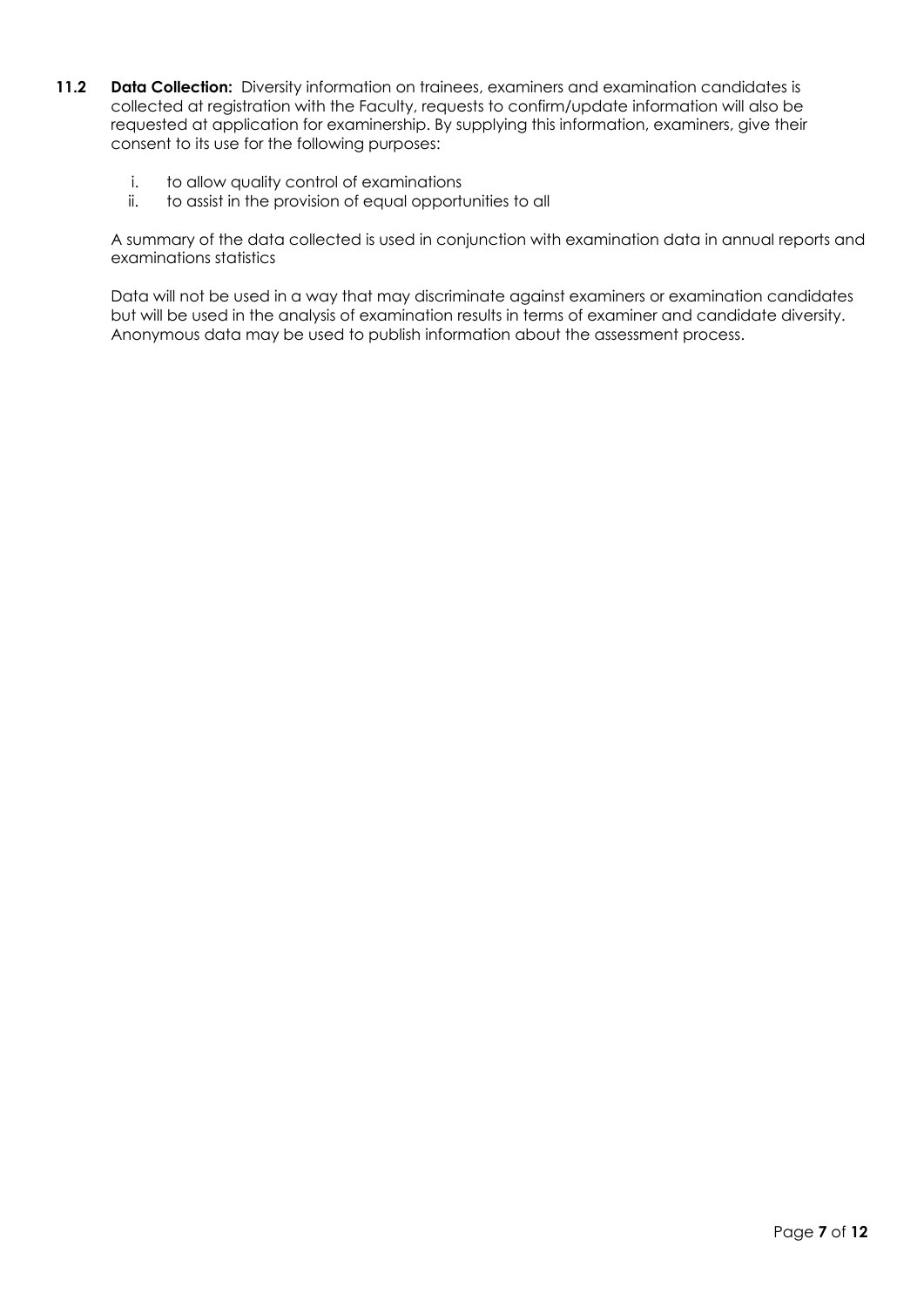# **FFICM Examiner Job Description**

Job Title: FFICM Examiner Responsible to: Examination subgroup lead Accountable to: The Chair of the Court of Examiners Liaison with: The Examinations department Reference The FFICM Exam (Selection and Appointment of Examiners) Regulations

## **The Role**

A FFICM Examiner is one of a team of examiners responsible for assessing the performance of candidates taking part in FFICM examinations. Examiners are recruited subject to a probationary year. Examiners will be expected to actively contribute to the continuous development of examination content, procedure and processes and will give the highest priority to the examination above all commitment.

# **GENERAL DUTIES AND RESPONSIBILITIES**

- Full commitment to the Faculty and the Examination processes
- Assessment and guidance of candidates
- Attendance and contribution to Core Groups and Working Parties
- Participation in induction and ongoing examiner training programmes
- To uphold all examination regulations, policies and principles
- To observe and maintain the confidentiality and integrity of the FFICM examinations

# **SPECIFIC DUTIES AND RESPONSIBILITIES**

- **1. Full commitment to the Faculty and its Examination processes**
- To remain in good standing with the Faculty and hold full registration with the GMC
- To have the expectancy of completing at least 10 years as an examiner
- Attendance at 10 days per academic year (examining and subgroup meetings)
- Attendance at all days of two exam diets per academic year or part-time equivalent
- Membership of at least one sub-group, with attendance and contribution to question writing and revision meetings
- Active contribution to the development and submission of questions
- Attendance at standard setting meetings
- To actively participate in ensuring the examinations are of the highest standards
- To take part in the appraisal process as required

## **2. Assessment and guidance of candidates**

- To examine all candidates in accordance with the FFICM Regulations, marking schemes and examiner guidance
- To complete all marking processes in accordance with guidelines and templates
- To give full and fair consideration where appropriate to equality and diversity whilst ensuring the integrity and validity of the examination is upheld
- Attendance at call-over, examiner meeting and briefings
- Timely attendance at examinations stations as allocated
- To provide clear and concise feedback to candidates regarding poor performance
- To actively assist in the guidance of candidate interviews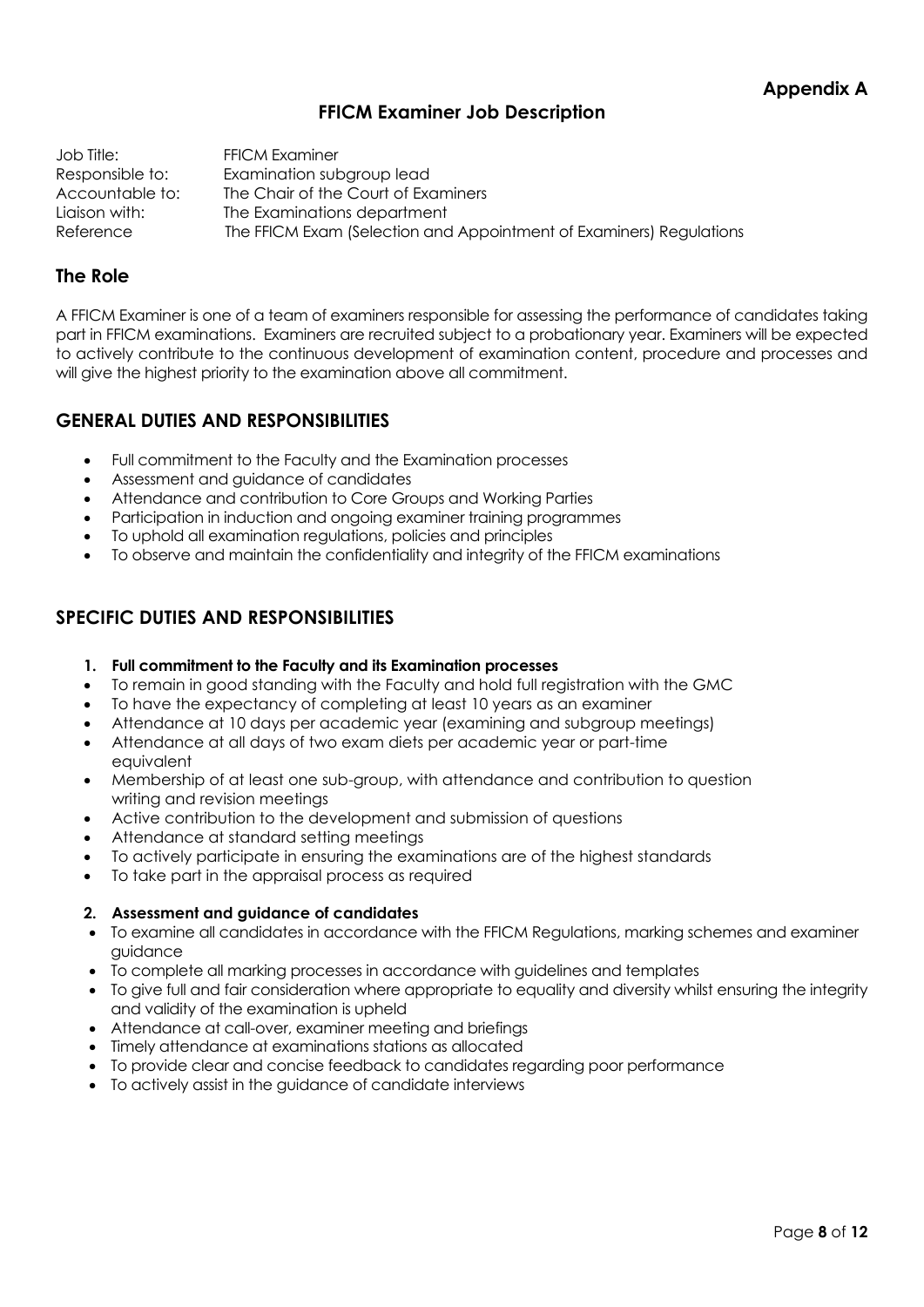## **3. Attendance and contribution to Core Groups and Working Parties**

- Membership of at least one sub-group, with attendance and contribution to question writing and revision meetings
- Active regular contribution to the development and submission of questions and other sub-group duties
- Attendance and participation in the standard setting and question setting meetings and processes
- To keep the Chair informed of relevant expertise and specific interests
- To strive to take on a leadership role and provide assistance to others

#### **4. Participation in examiner induction and ongoing training programmes**

- To attend the mandatory training programme as an examiner elect
- To undertake annual examiner Equality and Diversity Training Programmes
- To attend Sim-man training where possible
- To attend further training as required

#### **5. To uphold all examination regulations, policies and principles**

- To be fully conversant with and uphold all FFICM Examinations Regulations, including the Code of Conduct for Examiners
- To keep up to date with examination changes
- To actively apply and promote the policies and principles of the Faculty
- To feedback examiner appraisal documents

#### **6. To observe and maintain the confidentiality and integrity of the FFICM examinations**

- To adhere to the terms and conditions of secure question banks and examiner websites
- To observe the confidentiality and copyright of examination content at all times
- To draw any matter causing concern to the attention of the Chair.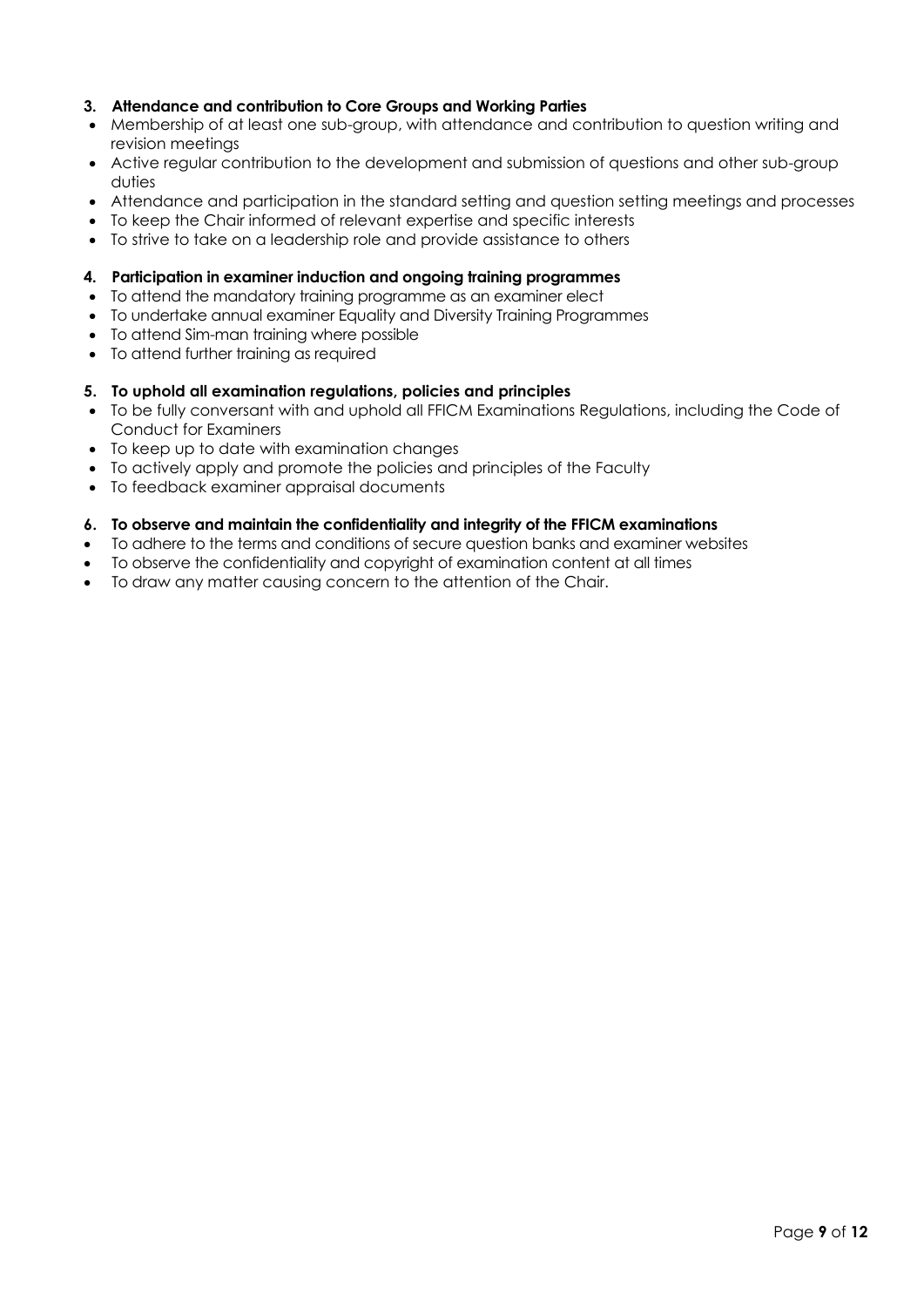# **FFICM Examiner Person Specification**

| <b>PROFESSIONAL REQUIREMENTS</b>                                                                                                                                             | <b>Application</b><br>and Selection | Examinership |
|------------------------------------------------------------------------------------------------------------------------------------------------------------------------------|-------------------------------------|--------------|
| <b>Essential</b>                                                                                                                                                             |                                     |              |
| Fellow or Associate Fellow of the Faculty of Intensive Care<br>Medicine (FFICM/AFICM)                                                                                        | $\sqrt{}$                           | V            |
| Substantive Consultant/SAS grade (Specialty Doctor /<br>Associate Specialist / Staff Grade) in ICM                                                                           | V                                   | $\sqrt{}$    |
| In good standing with the Faculty                                                                                                                                            |                                     | $\sqrt{}$    |
| Holds full registration, without limitation, with the General<br>Medical Council (GMC)                                                                                       | V                                   | V            |
| In active clinical practice in ICM                                                                                                                                           | V                                   | $\sqrt{*}$   |
| Able to commit at least 10 days per academic year                                                                                                                            |                                     |              |
| <b>Desirable</b>                                                                                                                                                             |                                     |              |
| Demonstrates a special interest relevant to the balance of<br>expertise required                                                                                             | $\sqrt{}$                           |              |
| PROFESSIONAL/TECHNICAL AND OCCUPATIONAL TRAINING                                                                                                                             | <b>Application</b><br>and Selection | Examinership |
| <b>Essential</b>                                                                                                                                                             |                                     |              |
| Demonstrates commitment to ongoing assessment, training<br>and development as an examiner/trainer                                                                            | $\sqrt{}$                           | $\sqrt{ }$   |
| Attendance at Equality and Diversity Training                                                                                                                                |                                     | $\sqrt{**}$  |
| Participates in revalidation, including annual appraisal in<br>current post, and adherence to CPD requirements                                                               | V                                   | $\sqrt{*}$   |
| <b>Desirable</b>                                                                                                                                                             |                                     |              |
| Able to demonstrate the involvement in written and electronic<br>publications or courses that are of particular relevance to<br>training/education and basic sciences of ICM | V                                   |              |
| Will have visited an FFICM Examination within the last five years                                                                                                            |                                     |              |
| CPD on education or assessment topics                                                                                                                                        |                                     |              |
| <b>EXPERIENCE</b>                                                                                                                                                            | <b>Application</b><br>and Selection | Examinership |
| <b>Essential</b>                                                                                                                                                             |                                     |              |
| At least five years-experience as a Consultant/SAS grade                                                                                                                     | V                                   |              |
| Active involvement and commitment to the education and<br>training of ICM trainees                                                                                           | V                                   | $\sqrt{}$    |
| <b>Desirable</b>                                                                                                                                                             |                                     |              |
| Has held or holds an official ICM trainer post such as ICM<br>Faculty Tutor, ICM Regional Advisor                                                                            | $\sqrt{}$                           |              |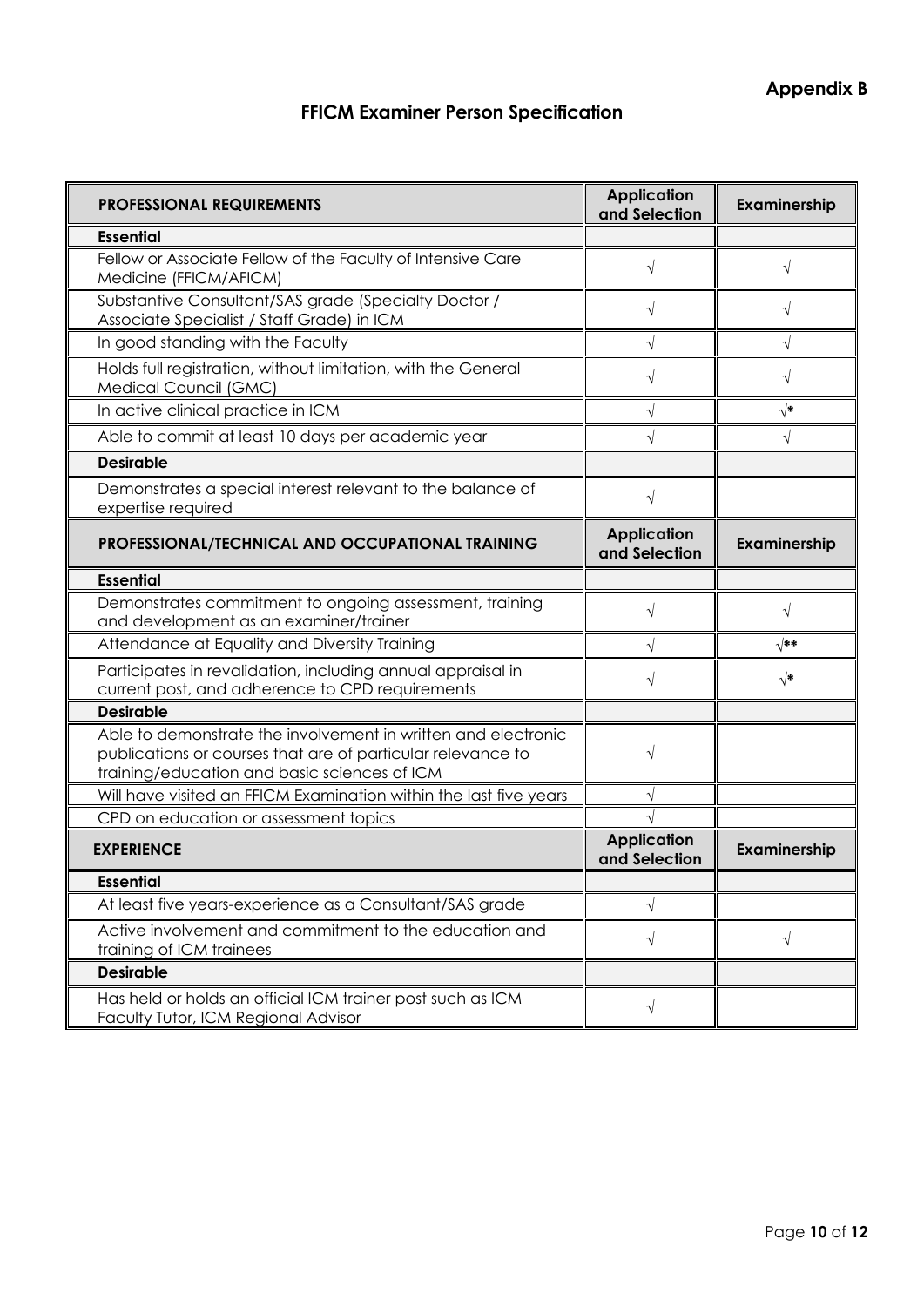# **FFICM Examiner Person Specification**

| <b>SKILLS AND KNOWLEDGE</b>                                                             | <b>Application</b><br>and Selection | Examinership |
|-----------------------------------------------------------------------------------------|-------------------------------------|--------------|
| <b>Essential</b>                                                                        |                                     |              |
| Excellent written and verbal communications skills                                      |                                     |              |
| Proven team player who sets and achieves high standards                                 |                                     |              |
| Demonstrates high professional standards as a trainer and/or<br>examiner                |                                     |              |
| Fully up to date with the requirements and practices of ICM                             |                                     |              |
| <b>PERSONAL ATTRIBUTES</b>                                                              | <b>Application</b><br>and Selection | Examinership |
| <b>Essential</b>                                                                        |                                     |              |
| Highly self-motivated                                                                   |                                     |              |
| Meticulous attention to detail                                                          |                                     |              |
| Ability to form excellent working relationships at all levels                           |                                     |              |
| Able to handle challenging people and situations with<br>discretion, tact and diplomacy |                                     |              |
| Friendly and consultative attitude                                                      |                                     |              |
| Willingness to contribute to wider aims of training and<br>assessment                   |                                     |              |

\*In exceptional circumstances examiners who are near the completion of their ten-year examinership, may continue as an examiner to a maximum of 1 year, after retirement from clinical practice, subject to approval by the Board.

\*\*On application E&D training must have been carried out within the last 3 years. On acceptance of examinership, examiners are expected to attend E&D training specific to examinations on an annual basis (this is arrange and held at the RCoA).